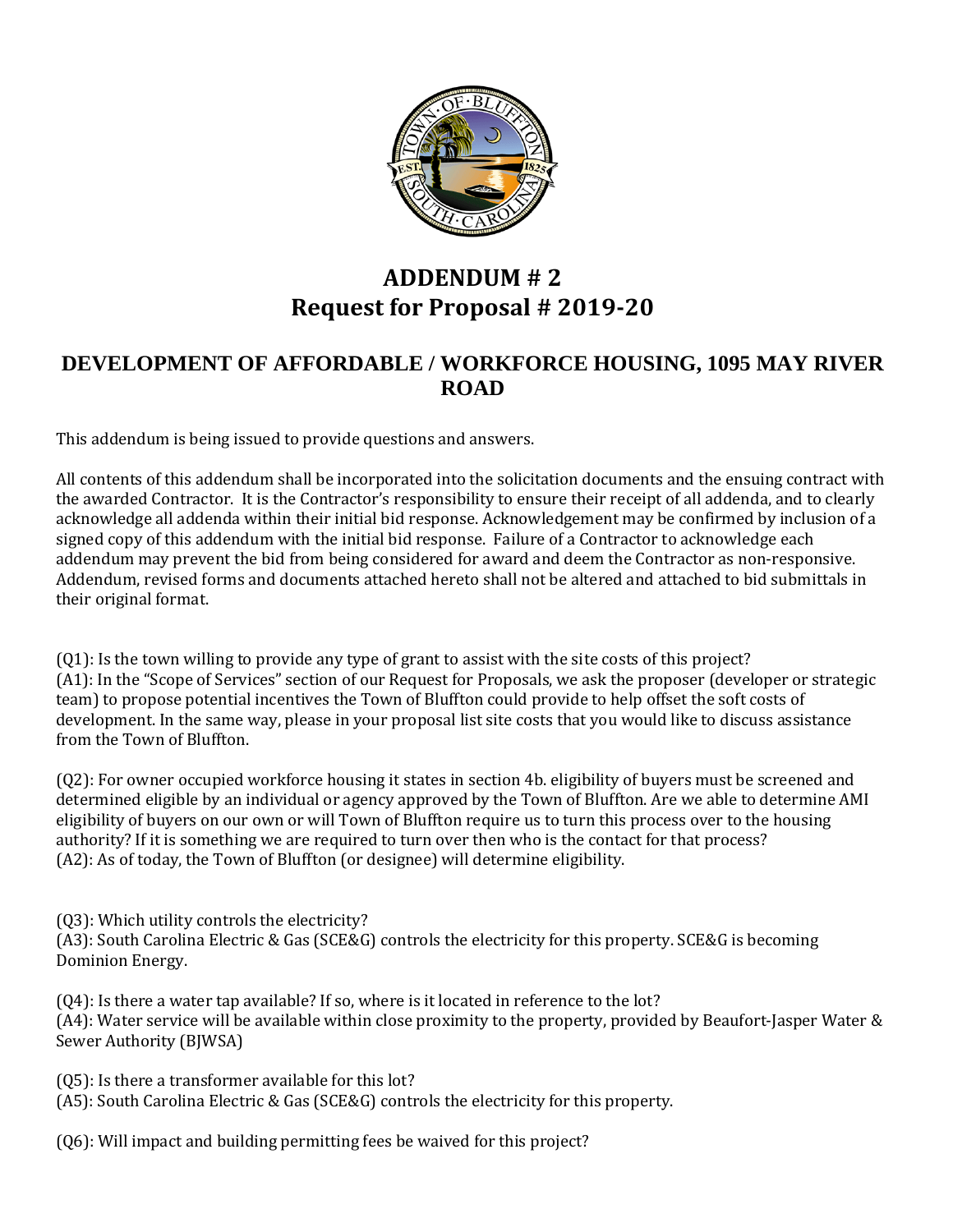(A6): The Town of Bluffton doesn't make decisions concerning waiving impact fees. Impact Fees are County Fees. Beaufort County leadership is discussing an Impact Fee Waiver program for affordable housing projects. Affordable housing projects in Beaufort County can now apply to have fees reduced or waived. Building permit fees can possibly be waived. Please see Article 6 of our Unified Development Ordinance (UDO). This excerpt of the UDO can be found in attachment 5 of this request for proposal.

(Q7): Will roads and sidewalks be provided by Beaufort County or the Town of Bluffton?

(A7): The construction of roads and sidewalks is part of the RFP for consideration.

(Q8): Please clarify "Site amenities cost"

(A8): Identify what are your costs for providing Site amenities? For example, what are costs for providing a park, playground, public green space, pool, exercise room or equipment, etc.

(Q9): Will the structures have to be ADA compliant? (A9): No.

(Q10): Are fire sprinklers required for the structures? (A10): No.

(Q11): What is the address for each individual unit? (A11): The address for each individual unit is to be determined.

(Q12): How will ownership transfer for the land?

(A12): Unknown at this time. Based on the proposal provided the Town of Bluffton will entertain options for transfer of land.

(Q13): What is the purposed mail delivery plan?

(A13): United States Postal Service

(Q14): Will fire hydrants be required? If so, will Beaufort County or The Town of Bluffton provide? (A14): Fire hydrants are part of the development review process with the Fire Marshal. Installation of all infrastructure should be contemplated in the RFP.

(Q15): Are there any tree restrictions for the property? (A15): Unified Development Ordinance Article 5 Design Standards regulates the protect of any and all trees.

(Q16): What is the relationship Beaufort County and The Town of Bluffton for this development? (A16): This is a Town of Bluffton public/private partnership.

(Q17): Are there any DHEC permits required? (A17): DEHC approval is required

(Q18): Who are the governing bodies for this project?

(A18): The Town of Bluffton

(Q19): Are there any additional restrictions not listed in the proposal?

(A19): Please see attachment 5 and the UDO excerpt located within it.

(Q20): How will the affordability calculation be determined?

(A20): This question can be better answered in the further planning of this project. In your experience, please tell us the details of a good mixed-income community. What is the best way to target residents of more than one income level?